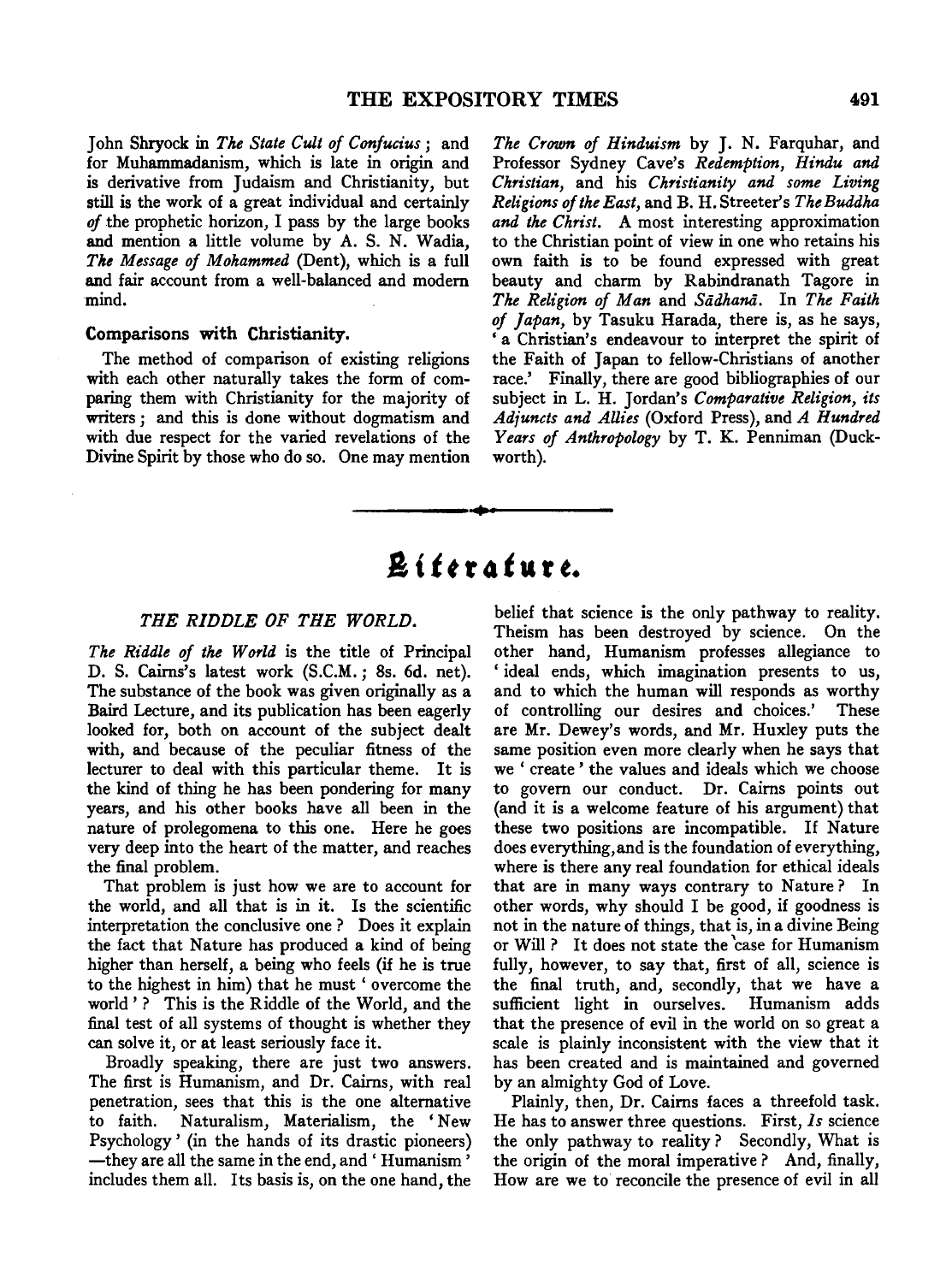its forms with the presence and ruling of a just and loving God ? These are the fundamental questions, and it needs a stout heart as well as a good head to face up to them. Both the heart and the head are here in this noble book.

We are trying to give a picture of the book, but it is manifestly impossible in a brief review to fill in the details. Nor would it be fair to give a slipshod account of the close-knit argument. It may be sufficient to indicate in a few sentences the trend of the writer's thought. In answering the first question,Dr. Cairns dwells on the abstract character of science, which in itself disproves the claim to sufficiency made for it. He also shows how science itself, in the hands of its most recent exponents, is exhibiting its own limitations as an explanation of reality. In answering the second question, Dr. Cairns claims that the moral imperative, which Humanism explains away, does bear witness to moral ends, and to a will behind them, and also that Humanism fails altogether to provide a constraining motive for a good life.

The answer to the issue raised by evil in the world occupies nearly half the volume, and it is here that the most original feature of the book appears. Dr. Cairns does not discuss the question 'in the air.' He approaches it from the side of revelation, and so we have a succession of five chapters on ' Revelation,' 'The Hebrew Solution' (three chapters), and ' The Substance of the Faith.' The writer expatiates at considerable length on the Bible, and especially on the contribution of the Old Testament to the problem before him. This involves an exposition of the ruling ideas, or truths, implicit and explicit in Scripture, and finally a very thorough statement of the ' gospel ' which Christianity presents as the only alternative to Humanism. The final appeal, therefore, is: Do we have here an answer to the Riddle of the World truer and more searching and more satisfying than Humanism?

We cannot part with this book without drawing attention to three of its features. First, the spirit of the argument is admirable. There is no jarring note, and the most radical critics of religion are treated with courtesy. Further, it must be evident that Dr. Cairns has mastered the relevant literature, scientific and philosophical. And, finally, the argument is illuminated at various points by the most delightful and cogent illustrations.

## *FAITH AND ORDER.*

*The Ministry and the Sacraments* (S.C.M. ; 18s. net), edited by Dr. Roderic Dunkerley and Dr. A. C. Headlam, Bishop of Gloucester, is the work of a group of Christian scholars-Greek, Roman, Anglican, Lutheran, and Reformed, not to speak of others. It seeks to provide a conspectus of the Biblical basis of the doctrines of the Ministry and the Sacraments, of their historical development, and of the various ecclesiastical views concerning them. It represents the labours of the Theological Commission, appointed by the Continuation Committee of Faith and Order, in preparation for the discussion of the subject of the Ministry and the Sacraments at the Conference to be held in August of this year at Edinburgh. Bishop Headlam, the Chairman of the Theological Commission, thinks that many of the differences on the question of the Sacraments are the result of misunderstandings and bad theology, and that underlying even the differences on the problems of the Ministry there is a considerable amount of agreement. On the difficult problem of Presbyterianism and Episcopacy it may be found in time possible to come to an agreement.

Among the best known of the contributors to this composite volume are Canon 0. C. Quick, Bishop G. E. H. Aulen, Professor W. Manson, President J. S. Whale, Principal A. C. Underwood, Sir Frederic G. Kenyon, Bishop A. E. J. Rawlinson, Professor Maurice Goguel, Professor F. Heiler, and Professor R. Will.

Not the least valuable portion of the work is the concluding section of Constructive Statements, in which the contributions of the previous writers are kept in view. Professor Edwin Lewis from the Evangelical standpoint visualizes not an ' organic ' but a 'federative' union of churches, that would not abolish but recognize, preserve and use differences, as the most we can expect to see for a while. Professor R. Will in his' synthetic report' discovers a real desire for mutual understanding, and concludes that agreement can be realized on what is essential. Bishop A. C. Headlam in his ' review of the problems ' expresses the opinion that if we could realize that it was not necessary or desirable that we should have any formula of union, unity would begin to come very quickly, and what would keep churches apart would not be dogmatic definitions but different habits of piety.

## *THE SYNOPTIC PROBLEM.*

The Synoptic problem is still with us. For long the critics have declared for one or other of the variants of the Two-Document Theory, according to which Mark and Q are the sources of Matthew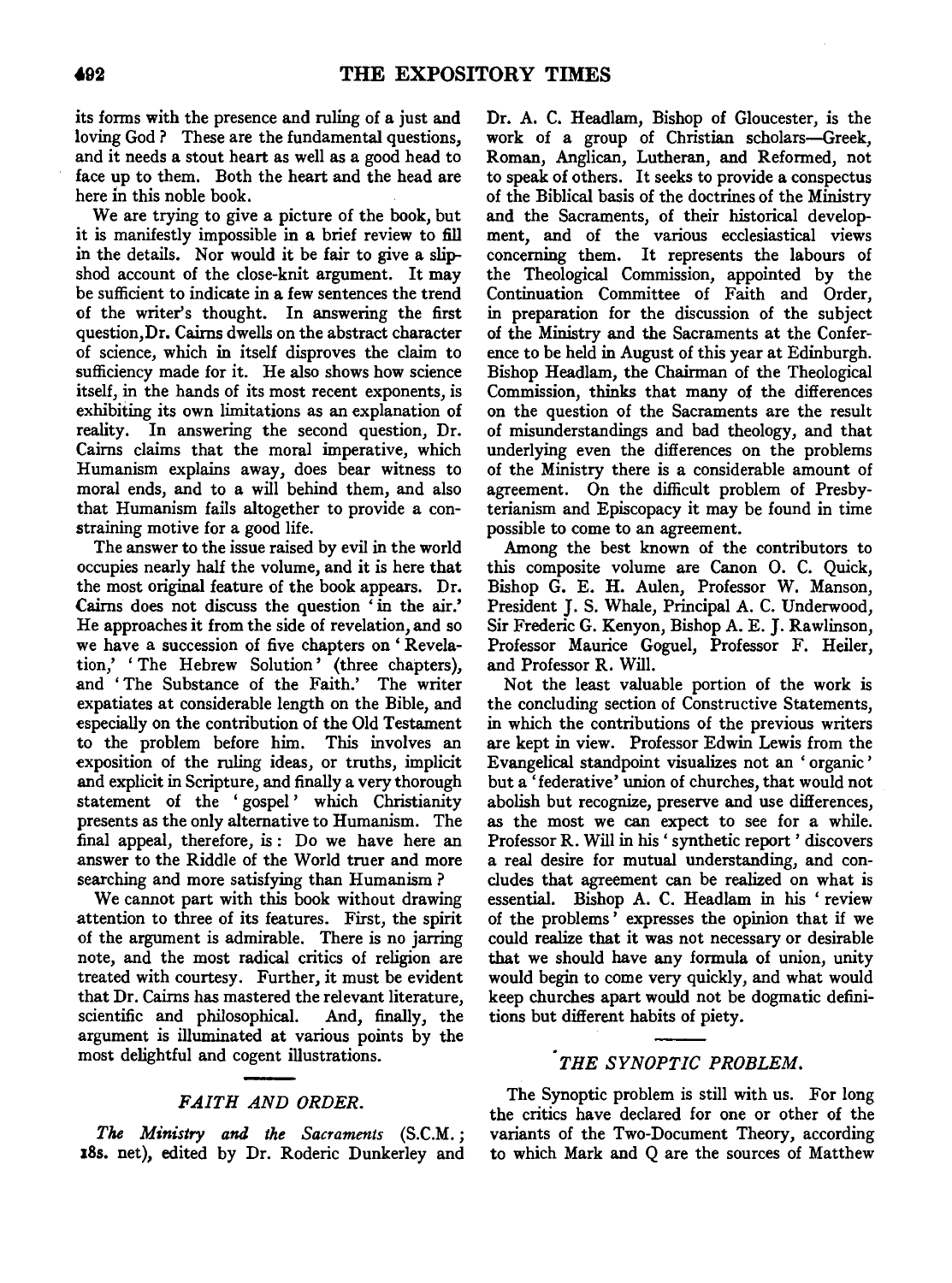and Luke. But now here is Mr. R. H. Crompton, who has devoted much time and thought to the subject of Christian origins, asking us to consider a new line of study which he would open up. His starting-point is the parallelism of language and idea which he avers to exist between the various stories and sayings in the Synoptic Gospels. He finds that, primarily, in the Gospel of Luke, and only to a secondary extent in Mark and Matthew, there is a definite relation between the order in which the Gospel incidents occur and their parallelism of language and idea. This suggests that there existed some arrangement of the Gospel of Luke where didactic sequence governed the order of events and sayings.

In *A New Harmony of the Gospels* (Author-Partner Press ; 3s. 6d. net) the Gospel of Luke is re-arranged according to didactic considerations with parallels of Matthew and Mark and portions of John. Luke appears to contain a sevenfold parallelism of teaching which automatically brings together didactic values ; and it is claimed that the application of the method of parallelism makes the personality of Jesus more definite and His words more understandable than under the ' borrowing hypothesis' which lies behind the Two-Document Theory.

In a later work, *The Pre-Synoptic Gospel* (Author-Partner Press; ros. 6d. net), the method of examination already employed is extended to the Gospel of John. It would now appear that the argument which the Gospel embedded in Luke repeats through seven stages appears in the earlier chapters of John once only, and that the events which happened during the final visit of Jesus to Jerusalem form a distinct and separate narrative, so that the Gospel of John falls into two parts.

These and kindred publications of Mr. R. H. Crompton represent the labour of years, and we cannot but sympathize with the effort to vindicate the method of parallelism. We commend it also to the consideration of critics. But we must observe that, apart from the question of the validity of the method, there is much in the later of the two volumes under review which appears to be irrelevant to the studies in which this writer has been engaged. We refer in particular to the chapter on ' The Gospel of To-morrow ' with its handling of present-day situations.

## *THEOLOGICAL MEMORIES.*

The Rev. Principal John Dickie, D.D., of Knox College, Dunedin, has published his Gunning Lectures, delivered at Edinburgh University last year, under the title *Fifty Years of British Theology*  (T. & T. Clark; 3s. net). In this work he gives a ' personal retrospect ' of British theology covering the period of his own interest in the subject. It is a large subject, and it is not surprising that while many names occur in his pages he has been able to concentrate only on a few: chiefly Newman, Martineau, Westcott, and Flint.

All theology, as Dr. Dickie holds, is the attempt to conserve and harmonize two distinct and sometimes apparently inconsistent values, the religious and the intellectual. The ideal theologian maintains the two in perfect equilibrium. Newman did less than justice, however, to the rights of the intellectual faculty, while Martineau allowed the purely intellectual to obtrude illegitimately upon the religious. Westcott, though not a systematic theologian in the strictest sense of the term, came nearer than Newman or Martineau to the ideal.

As for Flint, of whom as his old teacher, Dr. Dickie gives an intimate picture, he appears to err with Martineau. But tribute is none the less paid here to his vast learning, his profound intellectual grasp, and his noble Christian character. After Flint no British theologian receives detailed treatment in these pages, but there are brief references to the most outstanding among them in recent years, including in particular Baron von Hiigel.

These Lectures are an intermixture of personal reminiscence and theological judgment. The first lends added interest to them, though it impairs their solidity as a contribution to theological history.

#### *THE DEBATE WITH ROME.*

Professor C. Anderson Scott, D.D., of Westminster College, Cambridge, has long been interested in the issue between Roman and Evangelical doctrine, and now there appears from his pen a fresh and vital discussion of this issue, entitled *Romanism and the Gospel* (Church of Scotland Publications ; 2s. 6d. net). In these pages the writer contends for the freedom and spiritual character of the Christian gospel as against the legalism that crept in upon the Church even in the early centuries and dominated it in the Middle Ages. In supporting this contention he ranges with practised ease over the field of Church History, dwelling upon the development of Mariolatry and the doctrines of the Mass, Purgatory, and the Saints, and expounding the Roman conception of the Church and its authority.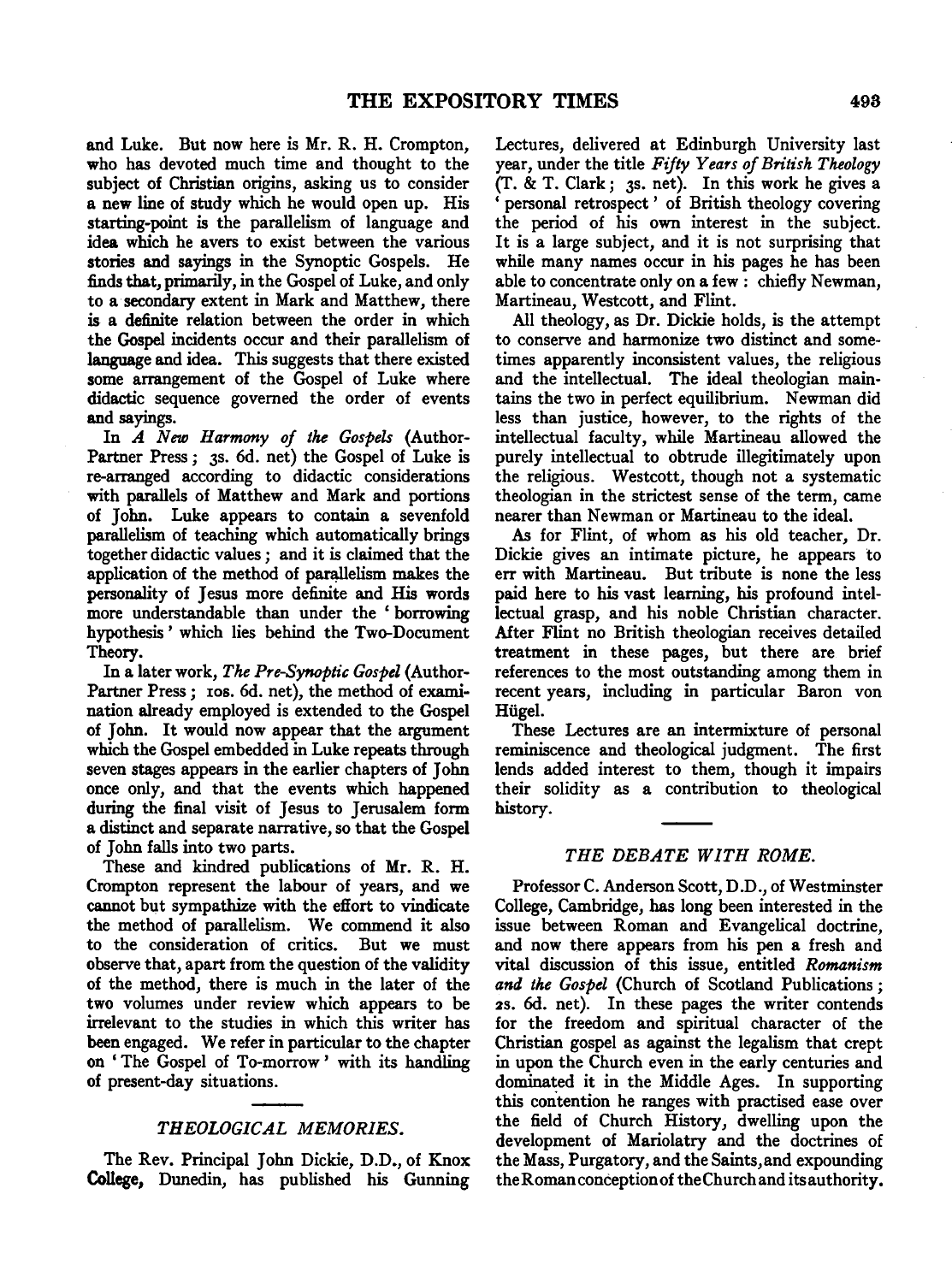So far-reaching and profound is the departure in Romanism from that type of religion which has its classical expression in the New Testament that, according to Dr. Anderson Scott, it cannot be justified as legitimate ' development.' As he says, 'We cannot but see in the Mass a travesty of the Lord's Supper; in the worship of the Madonna a fatal intrusion on the unique Sovereignty of God and on the sufficient Saviourhood of Christ ; in the worship of Saints a further infringement on the prerogatives of God and the denial of that direct access to the Father which St. Paul hailed as one of the great privileges of Christians ; in Purgatory a man-made myth ; and in the claim to power to control through Mass and Absolution men's experience of Purgatory nothing but a groundless assertion of the human will to power.'

The above quotation will serve to show that we have here an outspoken defence of the Evangelical position ; and this, taken together with the competence of the writer and the attractiveness of his style, will commend the volume to many Protestant readers.

In *The Gnosis; or Ancient Wisdom in the Christian Scriptures* (Alien & Unwin; I os. 6d. net), Mr. William Kingsland presents the case for Theosophy, emphasizing the claim that its essential doctrines were known to and taught by Jesus and St. Paulwho may or may not have had any historical existence. The first verse of Genesis is also cited, and, with the help of some curious philological work ascribed to Fabre-D'Olivet, pressed into the author's service. Detailed discussion is impossible, partly because it is difficult to pin the author's creed down to any specific formula beyond the orthodox Vedanta dogma of the One. In general, however, it may be noted that Mr. Kingsland makes a grave mistake in supposing that the Christian Bible can be used in support of any Pantheistic doctrine. The essential element in any philosophy or theology based on Semitic thought is a stress on the valid existence of personality, and for this reason, if for no other, the Jewish origin of Christianity needs constant emphasis. Mr. Kingsland may be allowed, if he so desires, to hold Christianity wrong and Hinduism right, but no one who has had practical experience of the two religions, as well as knowing their literature, should fail to realize that the two systems are wholly incompatible with one another. Even so, we hope that Mr. Kingsland's presentation is not the best possible statement of the Theosophist position. It reads like a caricature of the religions most cited. This is most clear in the treatment of Christianity whose best historical expression is to be found in the Pistis Sophia ; curiously enough, there is no mention of the famous 'Hymn of the Soul' in the Acts of Thomas, the Book of Hierotheos, or the ' Book of Ieou.' But Hinduism, Buddhism, and Egyptian religion are scarcely better interpreted. We may note, for instance, that the term *Karma* is used in a sense which makes it little more than universally recognized retribution, and that it lacks entirely that element of absolute determinism which is its most prominent feature in true Indian religion. Further, the early Egyptian belief in immortality was not that which Mr. Kingsland appears to assume; it certainly involved a resurrection of the physical body ; hence the mummies and the pyramids. The book will have little interest for serious students, either of religion in general or of any specific religion in particular.

*Christianity-Right tw Left 1,* by Mr. Kenneth Ingram (Alien & Unwin ; 6s. net), is a vigorous and arresting book, but unblushingly one-sided. Its thesis briefly is that the present capitalistic social order is doomed and must give place either to Fascism or to Communism. The former is represented as Capitalism turned tyrant, while the latter is the perfect embodiment of freedom and universal brotherhood ! The pictures are highly coloured and to a large degree imaginative. Pages are given to descriptions of the brutalities perpetrated in Germany and Italy, while no details are given of the atrocities committed in Russia. The latter, indeed, are palliated as not being due to Communism but to the Russian nature and the temporary difficulties which the Bolshevists had to overcome. According to the writer's view, Christianity must choose either to follow the Fascist along a path which is treason to the gospel and leads to final ruin, or join with the Communist and lead the way to a brave new world. Most Christians will probably feel under no necessity to impale themselves on the horns of this dilemma. The writer shows some consciousness of the fact that Christianity stands for more than social reform, but of the need for a regeneration of human nature and of the gift of new life in Christ he takes little account. His book will be of value mainly for its incisiveness and as a stimulus to thought.

It is highly desirable that in these days of industrial and social upheaval every possible experi·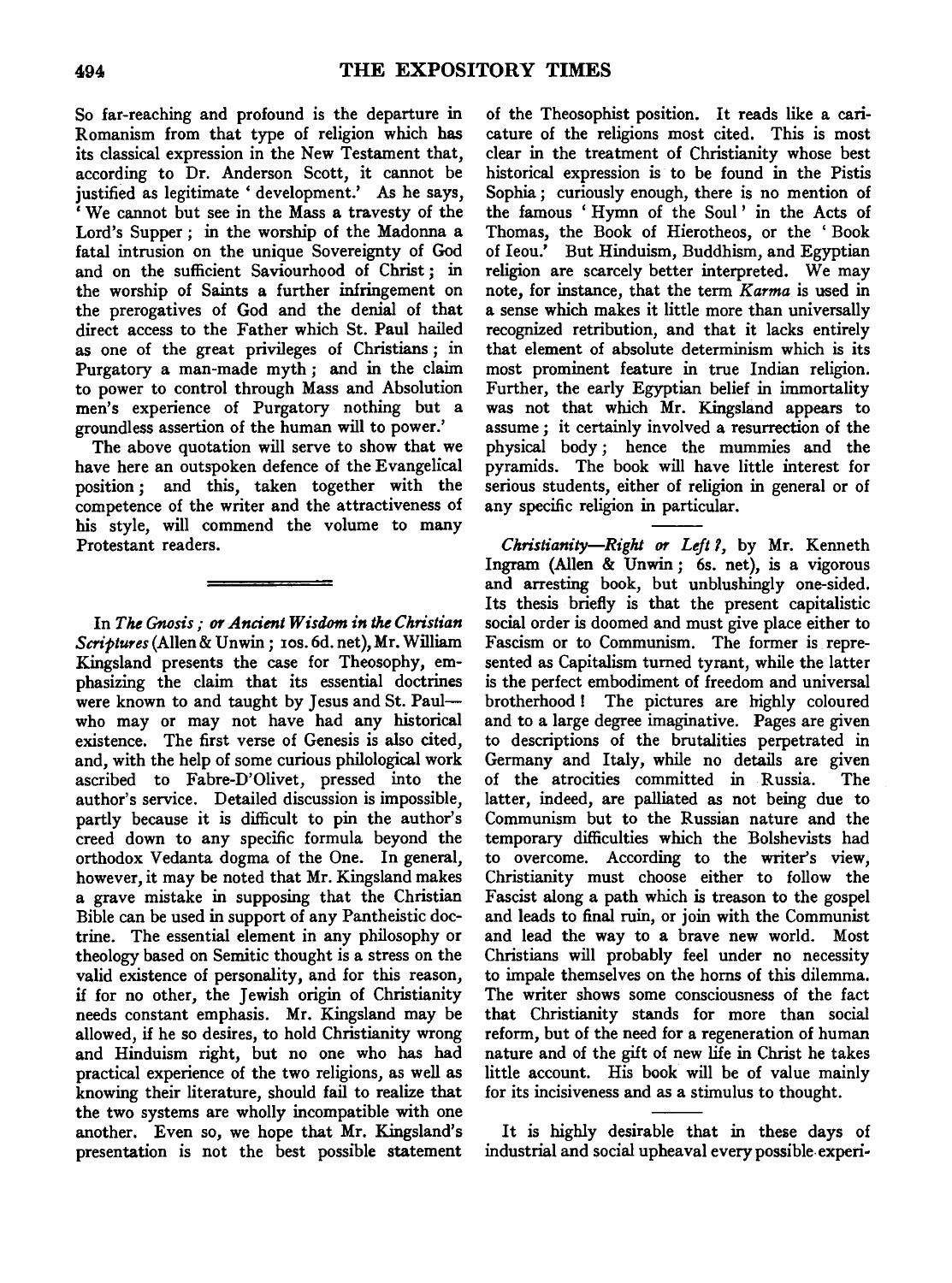ment should be tried out which might do anything to relieve present distress and lay the foundations of a better state of things. An interesting account of several such efforts is given in *Experiments in Social Reconstruction,* edited by Mr. John S. Hoyland (Allenson; 2s. 6d. net). The editor in an introductory chapter expresses his opinion that Western civilization is breaking up as did the old Roman Empire, and under the same forces of dissolution. His view of the remedy is the same as Augustine's, ' social action under the motive of *amor Dei,*  the love of God.' Whether the social experiments described in the various chapters which follow would all answer to this definition may be questioned, but the story of them-of nursery schools, homecrofting, land settlements, camps, and so forth, makes very interesting reading. The record is full of instruction and guidance to all workers in these and similar fields.

The Church of Scotland issued in 1935 a 'Short Statement of the Church's Faith ' which had been prepared by a Committee under the chairmanship of the late Professor H. R. Mackintosh. A handbook explanatory of this ' Statement ' has now been issued under the title of *What We Believe,* by Professor J. G. Riddell, M.A. (Church of Scotland Publications; 2s. 6d. net). The modesty of its appearance and price must not deceive any one as to its real magnitude and value. It is literally a *multum in parvo,* a veritable thief's bargain. It contains over four hundred pages packed with matter and ranging over the whole field of the Christian faith. Many a volume published at half a guinea or more does not contain half the excellent material given here. It is really a first-class treatise on systematic theology written with perfect lucidity in a popular style. Although prepared from the standpoint of the Church of Scotland there is nothing denominational or sectarian about it. Professor Riddell is to be congratulated on the skill and brilliance with which he has done his work. Here is scholarship suffused with Christian devotion and illuminated with a wealth of literary allusions. A remarkably sound piece of work and a most readable book which we warmly commend to Christian people in all the churches.

The Church of Scotland is issuing a series of booklets on various aspects of religious life and on the activities of the Church. They are all written by competent and carefully chosen people, and are published at the low price of twopence each. The following are already in circulation : *Church-* *Going: The Why and the Wherefore,* by the Rev. J. Cromarty Smith, D.D.; *The Kirk through the Centuries,* by Professor G. D. Henderson, D.Litt., D.D.; *Prayer,* by the Rev. George S. Stewart, M.A.; *Life Here and Hereafter,* by Professor J. G. Riddell, M.A.; *The Heavens Declare,* by the Rev. Hector Macpherson, Ph.D., F.R.S.E., F.R.A.S.; and *God and the Atom,* by the Rev. J. H. Morrison, D.D. It is an admirable enterprise, and may be heartily wished success.

*The Angel Teaching of the New Testament* (James Clarke; ss. net), by the Rev. Edward Langton, B.D., F.R.Hist.S., M.R.A.S., is an attempt to gather together the scattered references to angels which are found throughout the New Testament. Mr. Langton has already published a study of the background of Christian beliefs on this subject of angels, as presented in the Old Testament and in later Jewish literature. He has also published his views on the relation of the Jewish and Christian belief in angels to modem religious and scientific thought. In this volume he does not offer an apologetic for faith in the ministries of angelic powers, but is content, having assembled the New Testament references, to expound them in the light of modem literary and historical criticism of the New Testament documents. He is well read in recent critical literature, and discusses variant and conflicting views judicially, though usually coming down ' on the side of the angels.' He has succeeded in making what might seem an unpromising study a vehicle of much useful and informative exposition of New Testament words and passages. We commend his book to those who wish to possess a monograph on a subject for which, otherwise, they would need to turn to dictionaries and commentaries.

Principal W. B. Selbie has usefully occupied his leisure in gathering together a number of fugitive papers which have appeated in' The Christian World' and 'The Spectator.' These, to the number of thirty, he has now published under the title of *Faith and Fact* (James Clarke; 3s. 6d. net). They have a certain coherence in respect of the fact that they sound a cautionary note in reference to the Barthian reaction against religious experience. ' Theology at this moment, in this country as elsewhere, is under the influence of a reaction. It will not last, but meanwhile we do well to be reminded that Christianity is a life and not a set of dogmas, that religious experience is real and brings us into touch with reality,and that revelation implies the capacity of man to hear as well as the willingness of God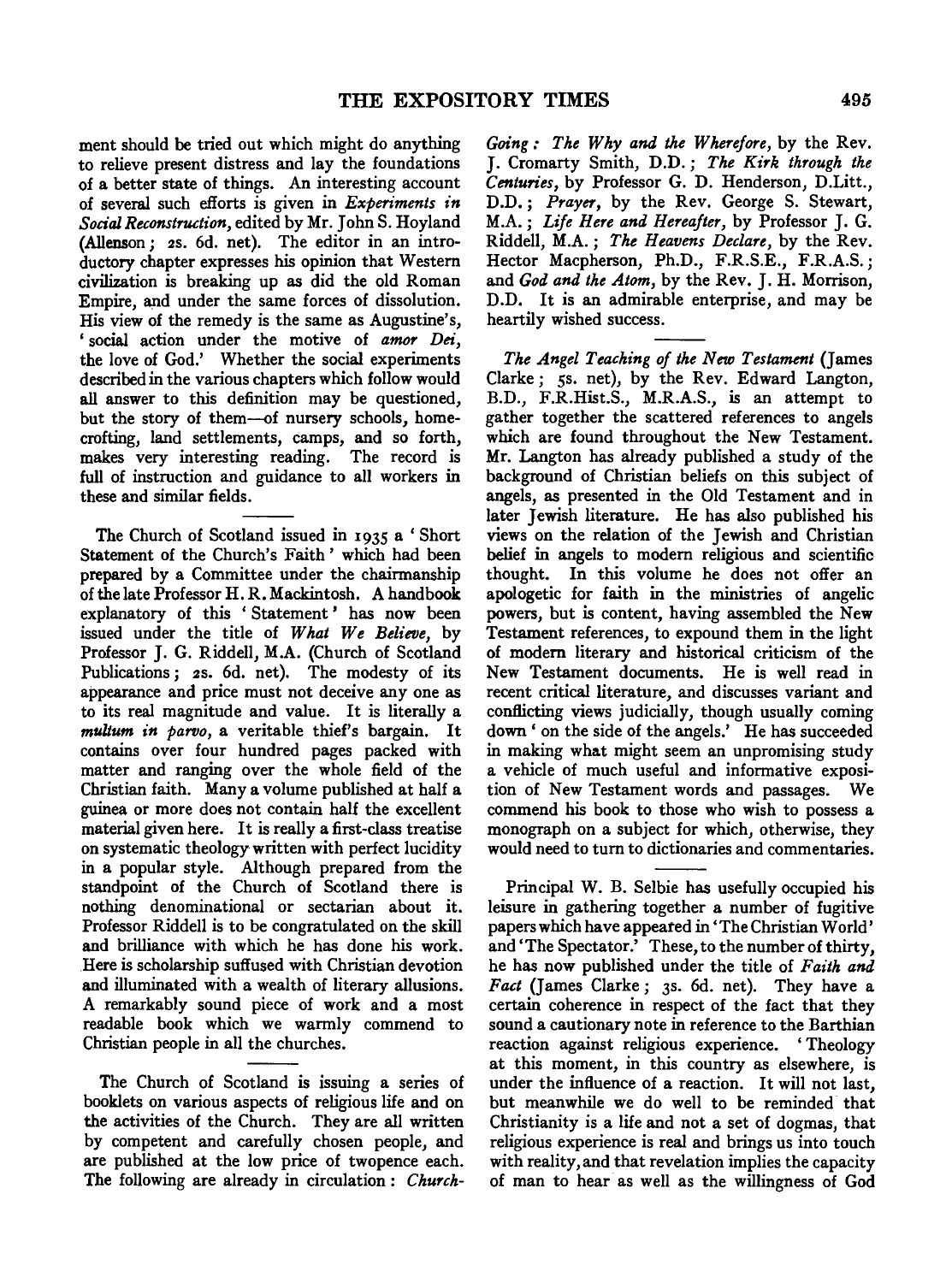to speak.' Apart from this, however, the individual papers have an interest of their own, and are an expression of that ripe wisdom and fine Christian feeling which we associate with Dr. Selbie's name.

In *The Workmen of the Bible* (James Clarke; 2s. 6d. net), Dr. Donald Davidson has given us nearly a score of popular and instructive addresses. Beginning with the Carpenter and ending with the Unemployed, he discourses very interestingly on such themes as the Shepherd, the Gardener, the Potter, the Weaver, the Mason, the Sailor, and a number of others. The moral and religious lessons are drawn out with skill and effectiveness.

Mr. Charles Eason, M.A., author of 'The Douay Bible in Ireland,' has issued a brochure on *The Genevan Bible* (Eason & Son, Dublin; IS. net), in which he offers notes on its production and distribution. The facts about the Genevan Version (the 'Breeches' Bible) are scattered through the histories of the English Bible, and it was worth while to bring them together in the scholarly way in which Mr. Eason has done it. Particularly notable is the supplemental list, sixty-eight in number, of editions of Genevan Bibles and New Testaments not identified with those, one hundred and twenty in number, in the Historical Catalogue of the British and Foreign Bible Society. Of more than bibliographical interest are the chapters on Calvinism in the Geneva Bible and on Junius' Notes on Revelation.

*He Suffered There* (Epworth Press ; 2s. 6d. net), by the Rev. John Breeden, is a series of devotional addresses and expositions suitable for Lenten services. The language is simple and direct and searching. It adds to the value of a book dealing with Christ's sufferings and our own to learn that the writer was compelled by ill-health to retire from missionary service in the Madras District of India, where he had worked for twenty-three years. We notice that in one of the addresses he pays tribute to some of his fellow-workers in that field who sacrificed their lives to the Master's cause. The burden of the book is that sacrifice is not in vain, that love will finally triumph.

*The Gospel of the Lord Jesus,* by the Rev. Conrad Skinner, M.A., Chaplain of Leys School (Hodder & Stoughton; 5s. net), is not a book on the life and teaching of Jesus. It is really concerned with how to teach the Bible to children, or better, how to present Christ and His message to children. The writer has been engaged in the religious education

of boys in a great public school for twenty years. He has, therefore, the best of reasons for presenting the results of his experience to all who are interested in the vital subject of the training of young peoplefor life.

In an intelligent and enlightening introduction he explains his views on religious teaching generally,. and specifically on the best methods of imparting it in school. These views are so sound that it is most earnestly to be wished that his book may have a. wide circulation. In particular he states two positions-first, that religious teaching must get away from the Kings of Israel idea. It is *truth* that is· to be taught, and not 'facts'; and secondly, that *teaching* religion is not merely instruction. Theawakening personality of the child must have a chance of expressing itself. And therefore the say-so of the dogmatic instructor must be abandoned for at least an element of discussion.

The book is an endeavour to show how these principles can be put into practice in the lessons on the life and ministry of the Lord Jesus. It is a. pity the title was not made more descriptive of the contents, and it may be suggested that if, or when, a new edition is called for, the book may be entitled 'How the ministry of the Lord Jesus may be taught,' or words to that effect. Meantime it is heartily welcomed as a helpful guide for all who are entrusted with the religious training of children.

*Receive Ye the Holy Spirit* (Marshal!, Morgan & Scott; 2s. 6d. net), by the Rev. Evan R. Harries, Chaplain to the British Syrian Mission, formerly a. Presbyterian minister, is a series of devotional studies in the Bible's teaching on the Holy Spirit. The substance of the studies has been given in Conventions of the Keswick type in Australia and New Zealand. The Scriptures, it is maintained. bear their witness to the coming and the work of the Holy Spirit along three main lines : by showing man's need of the Spirit's power; by definite predictions that the Spirit should be bestowed ; and by foreshadowings of the Spirit's future presence. It may be gathered that the standpoint of the book is Biblicist and evangelical.

Nothing is more impressive and convincing than the record of personal experience. The Church's commission is to bear witness, and not to argue or philosophize. This commission is notably fulfilled in an admirable little book, *How I found Christ,* edited by the Rev. D. P. Thomson, M.A. (Marshall, Morgan & Scott; 2s. 6d. net). Here we have eleven personal narratives of conversion from Arabia, China, Greece, India, Iran, Japan,